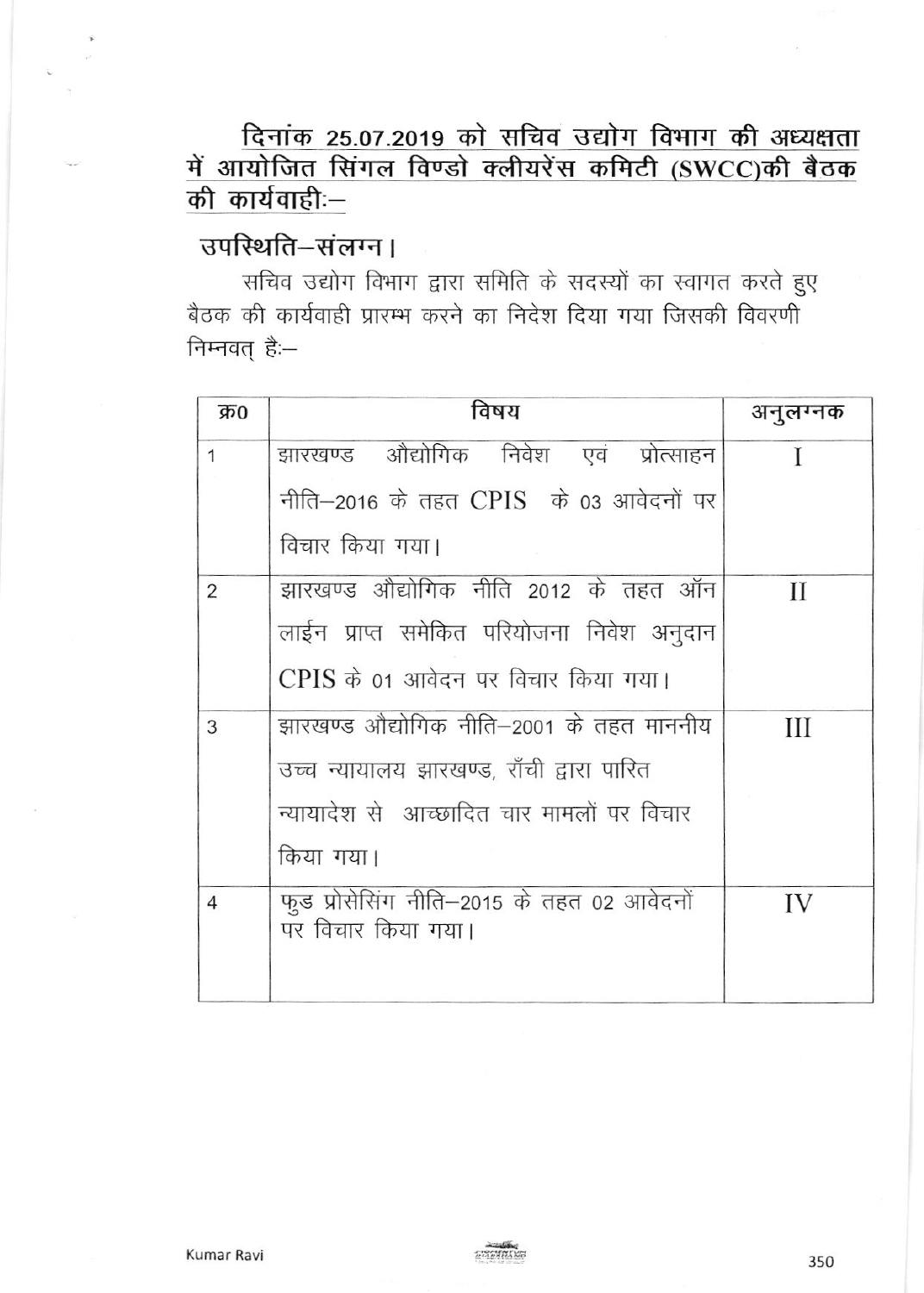## Incentive Proposal for CPIS under JIIPP 2016:

- 1. M/s Lalit Enterprises, Saivihar Colony, New Madhukam, Ratu Road, Ranchi-MSME JIIPP 2016: The Unit is a proprietary concem engaged in mfg. of non-woven PP bags (shopping bags). The raw material is non-woven PP fabric. The production process is machine stitching and printing. Stitching & printing is not covered under negative list of 2016 policy. The Unit is situated at leased premises dated 20th June 2016 at P.S. Sukhdeonagar, Ranchi for a period of 5 years and subsequent renewal of Lease for 10 years dated the validity will expire on l9th Jan 2031. The unit was financed by PNB, Dhurwa by sanctioning a T/L of Rs.30 lakh and working capital of Rs.20 lakh.
	- i. The Unit has applied online dated 19.11.2017 for CPIS/VAT/lnterest subsidy. VAT & Interest subsidy is eligible from the next financial year of DoP i.e. on and from financial year 2017-18. Now the case of CPIS claim only is being considered. The approved project cost is Rs.38.51 lac and the actual fixed capital investment is Rs.33.44 lac which tallies with the audited accounts of unit for the year 2016-17. The DoP of the unit is 01.09.2016.Unit has finally submitted its CPIS claim online on 25.02.2019
	- ii. The paid up capital of the Unit is Rs.31.98 lakh.
	- iii. The Site inspection and payment verification of the Invoices under plant & Machinery was conducted by the Team headed by M/s EY and the eligible investment works out to Rs. 30.61 lakh.
	- iv. The Unit's production/Tax payment during the financial year is as below

|         |              |      |            |      |                             | (Fig. in Lakh)          |
|---------|--------------|------|------------|------|-----------------------------|-------------------------|
| F.Year  | Prodn<br>Pcs | VAT  | <b>CST</b> |      | Electricity $ $ GST (17-18) | <b>ITRAY</b><br>2018-19 |
| 2017-18 | 15.08        | 0.67 |            | 0.71 | 2.87                        | 0.13                    |

|                               | Check-List CPIS            |                                                             |  |  |  |
|-------------------------------|----------------------------|-------------------------------------------------------------|--|--|--|
|                               | Name of the Applicant      | M/s Lalit Enterprises                                       |  |  |  |
| Address<br>2                  |                            | Sai Vihar Colony, New Madhukam, ratu<br>Road, Ranchi        |  |  |  |
| 3                             | Category of Unit           | Small                                                       |  |  |  |
| 4                             | New/Expansion              | <b>New</b>                                                  |  |  |  |
| Date of commercial production |                            | 01.09.2016 (P.P. Spun Bound Non-<br>woven fabric carry bags |  |  |  |
| 6                             | Form 1.1(Board resolution) | proprietory business                                        |  |  |  |

2 | Page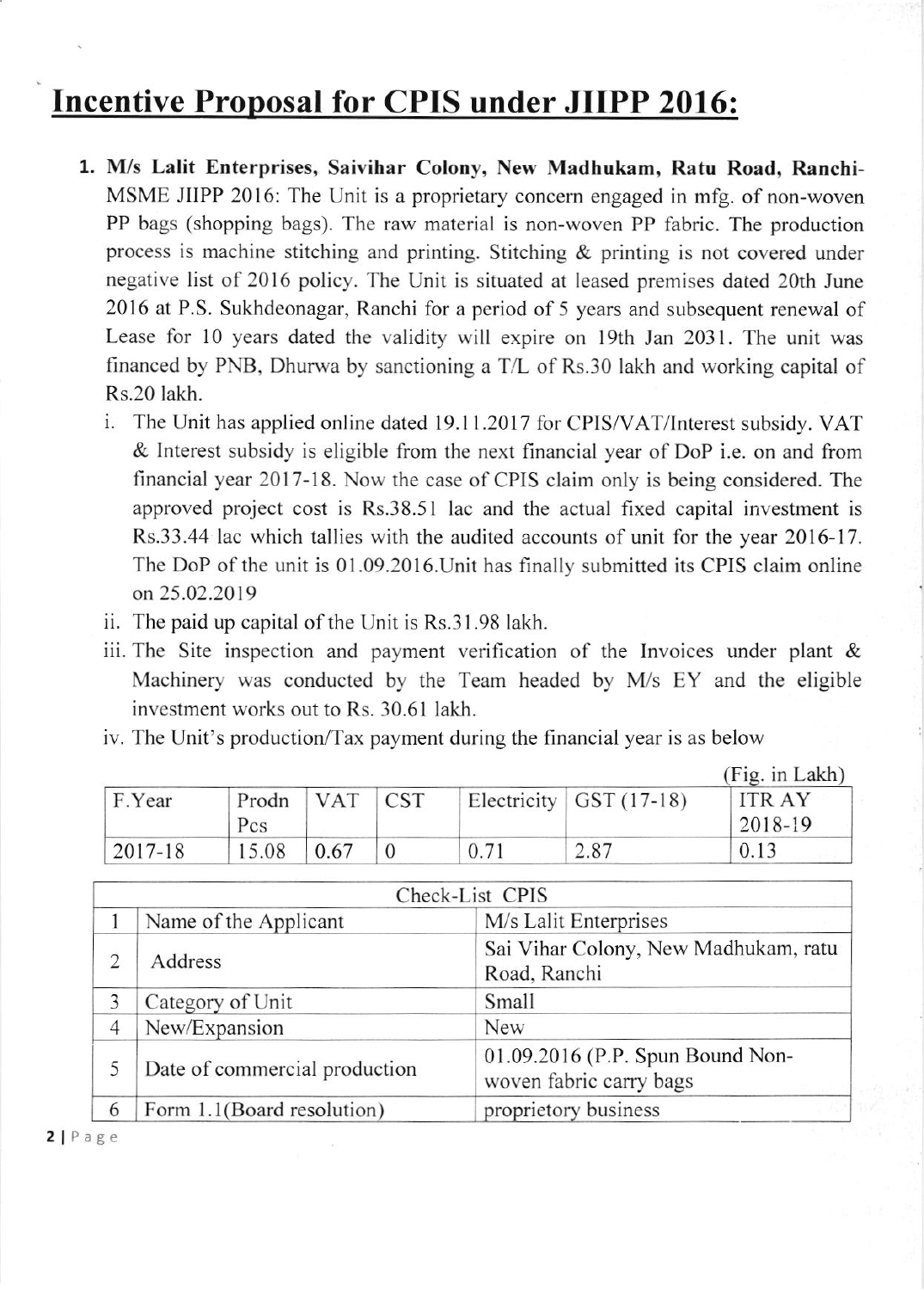| 7  | Form 1.2(Power of Attorney)                       | proprietary business                                                                        |  |  |
|----|---------------------------------------------------|---------------------------------------------------------------------------------------------|--|--|
| 8  | Form 1.3 (Bank certificate, Loan &<br>Investment) | yes                                                                                         |  |  |
| 9  | Form 1.4 (Statement of Prodn/Sales)               | yes                                                                                         |  |  |
| 10 | Form 1.6 (Affidavit)                              | yes                                                                                         |  |  |
| 11 | Form 1.7 (a) CA certificate for<br>Investment     | yes                                                                                         |  |  |
| 12 | Annexure-i of Form 1.7 (a)                        | yes                                                                                         |  |  |
| 13 | Form 1.8 (certificate from<br>P.F.Commissioner    | less than 10 workers                                                                        |  |  |
| 14 | NOC for Product                                   | Factory is under green category and<br>investment under Rs.50 lakh. NOC is<br>not required. |  |  |
| 15 | <b>CTO</b>                                        | green category                                                                              |  |  |
| 16 | DoP certificate                                   | yes                                                                                         |  |  |
| 17 | Certificate of Incorporation                      | proprietary business                                                                        |  |  |
| 18 | <b>Factory License</b>                            | less than 10 workers                                                                        |  |  |
| 19 | <b>Audited Balance Sheet</b>                      | V                                                                                           |  |  |

## Calculation of Permissible Subsidy under CPIS for MSME under JIIPP 2016 **Policy (Figures in Lakh Rupees):**

| of<br><b>Details</b><br>capital<br>Investment | <b>Bank's</b><br>approval | CA<br>certificate | Inspection<br>Team | Weightage<br>$\frac{0}{0}$ | Admissible<br>Investment |
|-----------------------------------------------|---------------------------|-------------------|--------------------|----------------------------|--------------------------|
| in<br>Capital<br>Investment                   |                           |                   |                    |                            |                          |
| P&M                                           | 30.00                     | 30.71             | 30.61              | 100%                       | 30.00                    |
| Other productive assets                       |                           | 2.65              |                    |                            |                          |
| <b>Electric Installation</b>                  |                           | 0.08              |                    | 100%                       | 0.00                     |
| <b>Pollution Control</b><br>equipment         |                           |                   |                    |                            |                          |
| Environment friendly<br>DG set                |                           |                   |                    |                            |                          |
| Employees welfare:                            |                           |                   |                    |                            |                          |
| Total                                         |                           |                   |                    |                            |                          |
|                                               | 30.00                     | 33.44             | 30.61              |                            | 30.00                    |
| Eligible amount $(a)$ 20% Rs                  | 6.00                      |                   |                    |                            |                          |

Decision of Single window clearance committee : The SWCC Committee has approved Rs.6.0 lakh (Rupees six lakh) to M/s Lalit Enterprises, Ranchi as CPIS under JIIPP 2016 subject to verification in terms of notification issued by Forest, Environment, & Climate Change Department, Jharkhand whether this product in banned list or not?